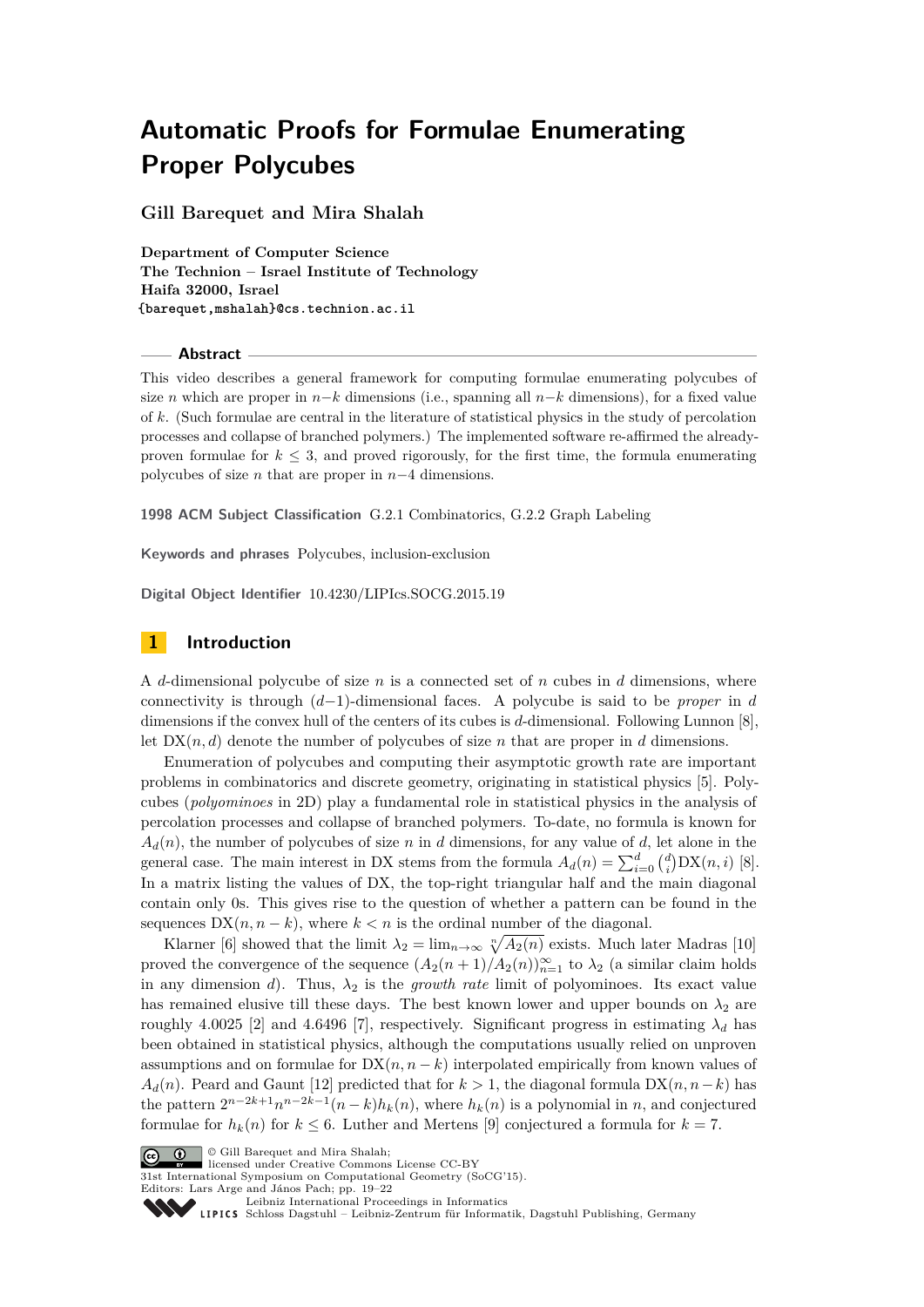<span id="page-1-0"></span>

**Figure 1** A polycube *P*, the corresponding graph  $\gamma(P)$ , and spanning trees of  $\gamma(P)$ .

It is easy to show that  $DX(n, n-1) = 2^{n-1}n^{n-3}$  (seq. A127670 in OEIS [\[11\]](#page-3-5)). Barequet et al. [\[4\]](#page-2-4) proved rigorously that  $DX(n, n-2) = 2^{n-3}n^{n-5}(n-2)(2n^2 - 6n + 9)$  (seq. A171860). The proof uses a case analysis of the possible structures of spanning trees of the polycubes, and the various ways in which cycles can be formed in their cell-adjacency graphs. Similarly, Asinowski et al. [\[1\]](#page-2-5) proved that  $DX(n, n-3) = 2^{n-6}n^{n-7}(n-3)(12n^5 - 104n^4 + 360n^3 679n^2 + 1122n - 1560/3$ , again, by counting spanning trees of polycubes, yet the reasoning and the calculations were significantly more involved. The inclusion-exclusion principle was applied in order to count correctly polycubes whose cell-adjacency graphs contained certain subgraphs, so-called "distinguished structures." In comparison with  $k = 2$ , the number of such structures is substantially higher, and the ways in which they can appear in spanning trees are much more varied. The latter proof provided a better understanding of the difficulties that one would face in applying this technique to higher values of *k*. The number of distinguished structures grows rapidly, and their inclusion relations are much more complicated. As anticipated, it is impractical to achieve a similar proof manually for *k >* 3.

In this video we describe a theoretical set-up [\[3\]](#page-2-6) for proving the formula for  $DX(n, n - k)$ , for a fixed *k*. Using our implementation of this method, we could prove the following theorem.

**► Theorem 1.**  $DX(n, n-4) = 2^{n-7}n^{n-9}(n-4)(8n^8 - 128n^7 + 828n^6 - 2930n^5 + 7404n^4$  $17523n^3 + 41527n^2 - 114302n + 204960/6.$ 

## **2 Method**

Denote by  $\mathcal{P}_n$  the set of polycubes of size *n* proper in *n*−*k* dimensions. Let  $P \in \mathcal{P}_n$ , and let  $\gamma(P)$  denote the directed edge-labeled graph that is constructed as follows: The vertices of  $\gamma(P)$  correspond to the cells of *P*; two vertices of  $\gamma(P)$  are connected by an edge if the corresponding cells of *P* are adjacent; and an edge has label  $i$  ( $1 \leq i \leq n - k$ ) if the corresponding cells have different *i*-coordinate. The direction of the edge is from the lower to the higher cell (see Figure [1\)](#page-1-0). Since  $P \mapsto \gamma(P)$  is an injection, it suffices to count the graphs obtained from the members of  $\mathcal{P}_n$  in this way. We count these graphs by counting their spanning trees. A spanning tree of  $\gamma(P)$  has  $n-1$  edges labeled by numbers from the set  $\{1, 2, ..., n - k\}$ ; all these labels are present, otherwise the polycube is not proper in  $n-k$ dimensions. Hence,  $n-k$  edges of the spanning tree are labeled with the labels 1*,* 2*, ..., n* − *k*, and the remaining *k*−1 edges are labeled with repeated labels from the same set. There is a bijection between the possibilities of repeated edge labels and the partitions of *k*−1. Specifically, each partition  $p = \sum_{i=1}^{h} a_i \in \Pi(k-1)$  corresponds to *h* repeated labels in the spanning tree, such that the *i*th repeated label appears  $a_i+1$  times. In such case, we say that the tree is *labeled according to p*. When we consider a spanning tree of  $\gamma(P)$ , we distinguish a repeated label *i* that appears *r* times by  $i, i', ..., i'^{(r-1)}$ . However, when considering  $\gamma(P)$ , repeated labels are assumed not to be distinguished. Every repeated label must occur an even number of times in any cycle of  $\gamma(P)$ . In addition, the number of cycles in  $\gamma(P)$  and the length of each such cycle are bounded from above due to the limited multiplicity of labels.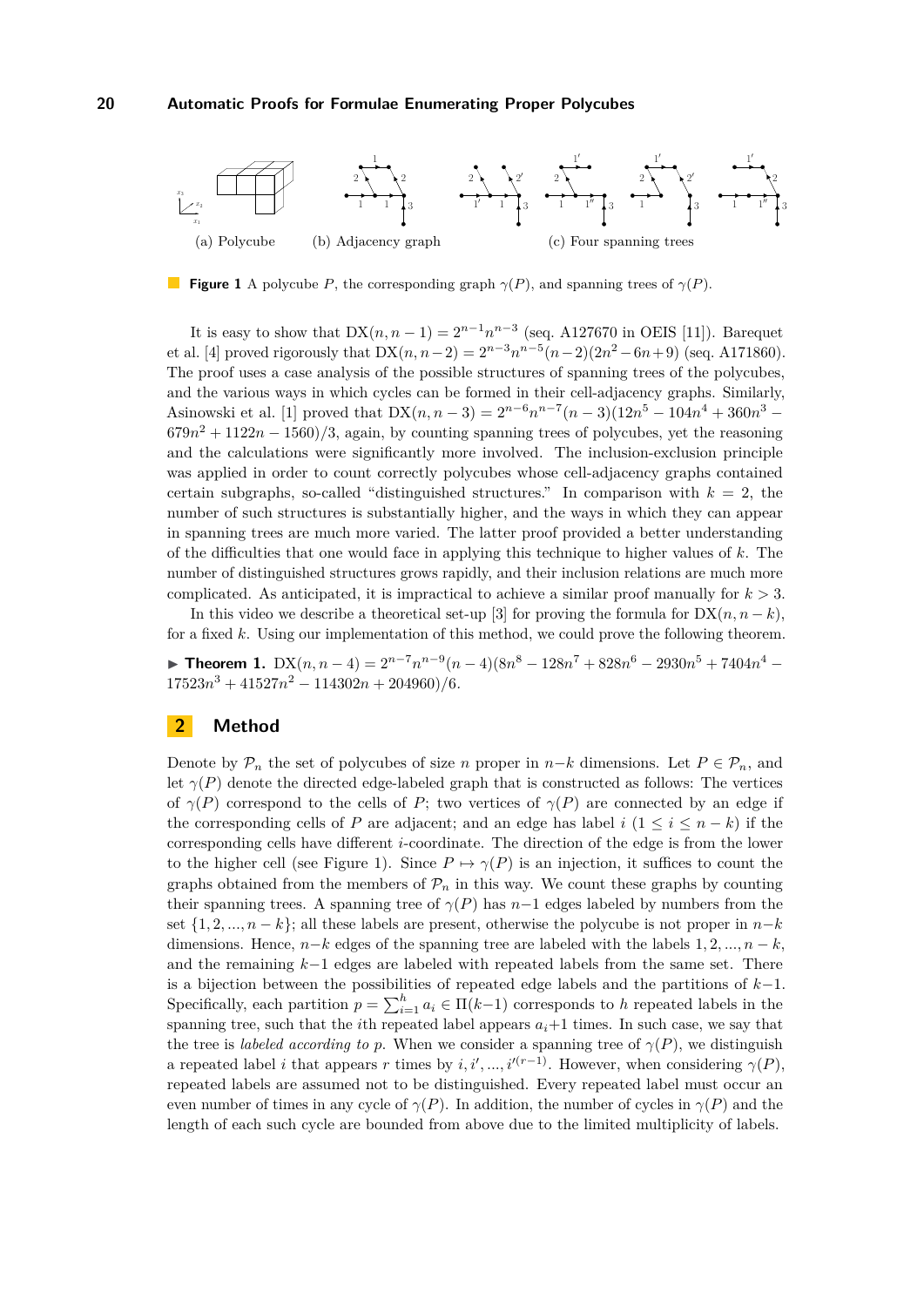## **G. Barequet and M. Shalah 21**

<span id="page-2-7"></span>

**Figure 2** (a–g) A few distinguished structures for  $k = 4$  (note that (f) is disconnected); (h) A cycle structure. A dotted line is drawn between every pair of neighboring cells and around every pair of coinciding cells.

In order to compute  $|\mathcal{P}_n|$ , we consider all possible directed edge-labeled trees of size *n* with edge labels as conjectured, and count only those that represent valid polycubes. In this process two things may happen:

(a) Cells may coincide (Figures  $2(a,d)$ ). A tree with overlapping cells is invalid; and (b) Two cells which are not connected by a tree edge may be adjacent (Figures [2\(](#page-2-7)b,e)). Such a tree corresponds to a polycube *P* with cycles in  $\gamma(P)$ , hence, its spanning tree is not unique. In order to count correctly, we consider small structures (Figure [2\)](#page-2-7), contained in these trees, which cause the problems above. The counting involves a delicate inclusion-exclusion analysis of the structures. See the video and [\[3\]](#page-2-6) for more details.

## **3 The Video**

The video illustrates the framework described above. First, it defines polycubes and explains what "proper polycubes" are. Then, it describes the importance of polycubes in combinatorics, discrete geometry, and statistical physics. The video then turns to defining  $DX(n, n - k)$ and showing how it is computed automatically, using examples from the case  $k = 4$ . The video displays a few lemmas and formulas, defines *distinguished structures*, shows how they are generated, and explains the inclusion-exclusion graph built to obtain the sought formula. Finally, the video presents the results obtained by our program.

The video was produced on a 2.53GHz DELL 64 processor PC with 4GB of RAM. The animations were designed using the Autodesk Maya 2015 (student version) modeling software and Microsoft PowerPoint 2010. The video was constructed by Windows Live Movie Maker.

### **References**

- <span id="page-2-5"></span>**1** A. Asinowski, G. Barequet, R. Barequet, and G. Rote, Proper *n*-cell polycubes in *n*−3 dimensions, *J. of Integer Sequences,* 15 (2012), #12.8.4.
- <span id="page-2-2"></span>**2** G. Barequet, G. Rote, and M. Shalah, *λ >* 4, *30th European Workshop on Computational Geometry*, Ein-Gedi, Israel, March 2014.
- <span id="page-2-6"></span>**3** G. Barequet and M. Shalah, Automatic proofs for formulae enumerating proper polycubes, *Proc. 31st European Workshop on Computational Geometry*, Ljubljana, Slovenia, 4 pp., March 2015.
- <span id="page-2-4"></span>**4** R. Barequet, G. Barequet, and G. Rote, Formulae and growth rates of high-dimensional polycubes, *Combinatorica*, 30 (2010), 257–275.
- <span id="page-2-0"></span>**5** S. R. Broadbent and J. M. Hammersley, Percolation processes: I. Crystals and mazes, *Proc. Cambridge Philosophical Society*, 53 (1957), 629–641.
- <span id="page-2-1"></span>**6** D. A. Klarner, Cell growth problems, *Canadian J. of Mathematics*, 19 (1967), 851–863.
- <span id="page-2-3"></span>**7** D. A. Klarner and R. L. Rivest, A procedure for improving the upper bound for the number of *n*-ominoes, *Canadian J. of Mathematics*, 25 (1973), 585–602.